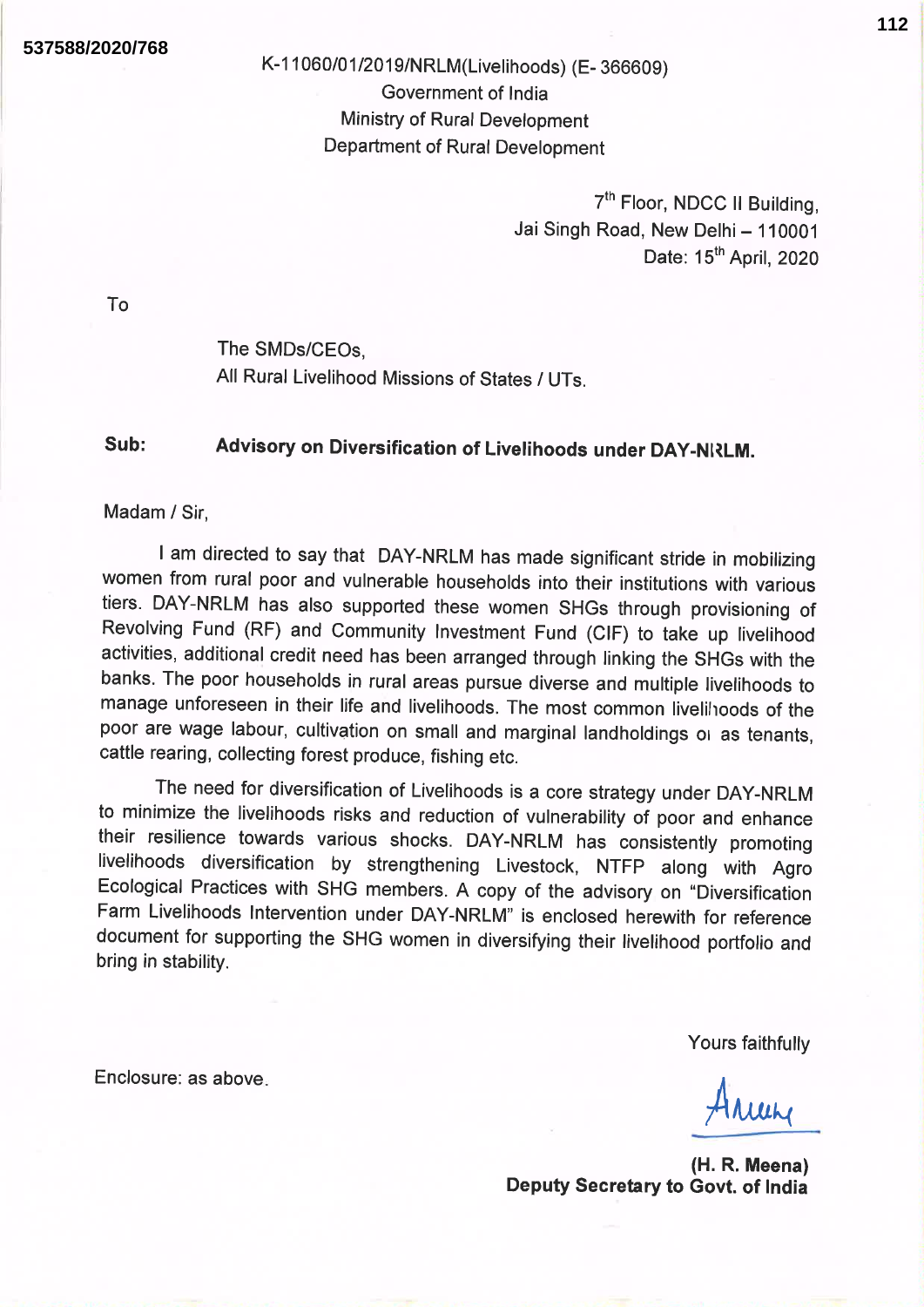# ADVISORY ON DIVERSIFICATION OF FARM LIVELIHOODS UNDER DAY-NRLM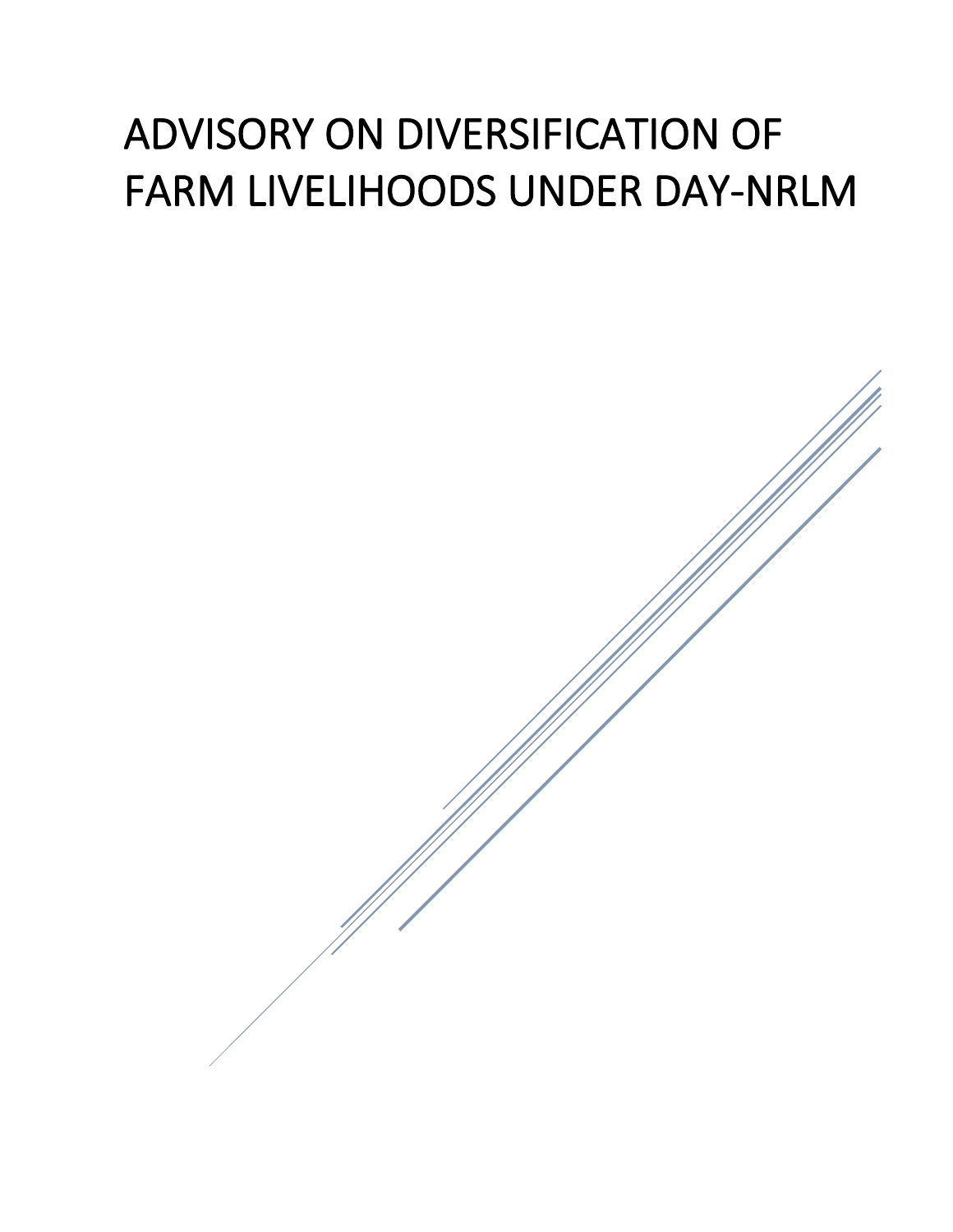# Contents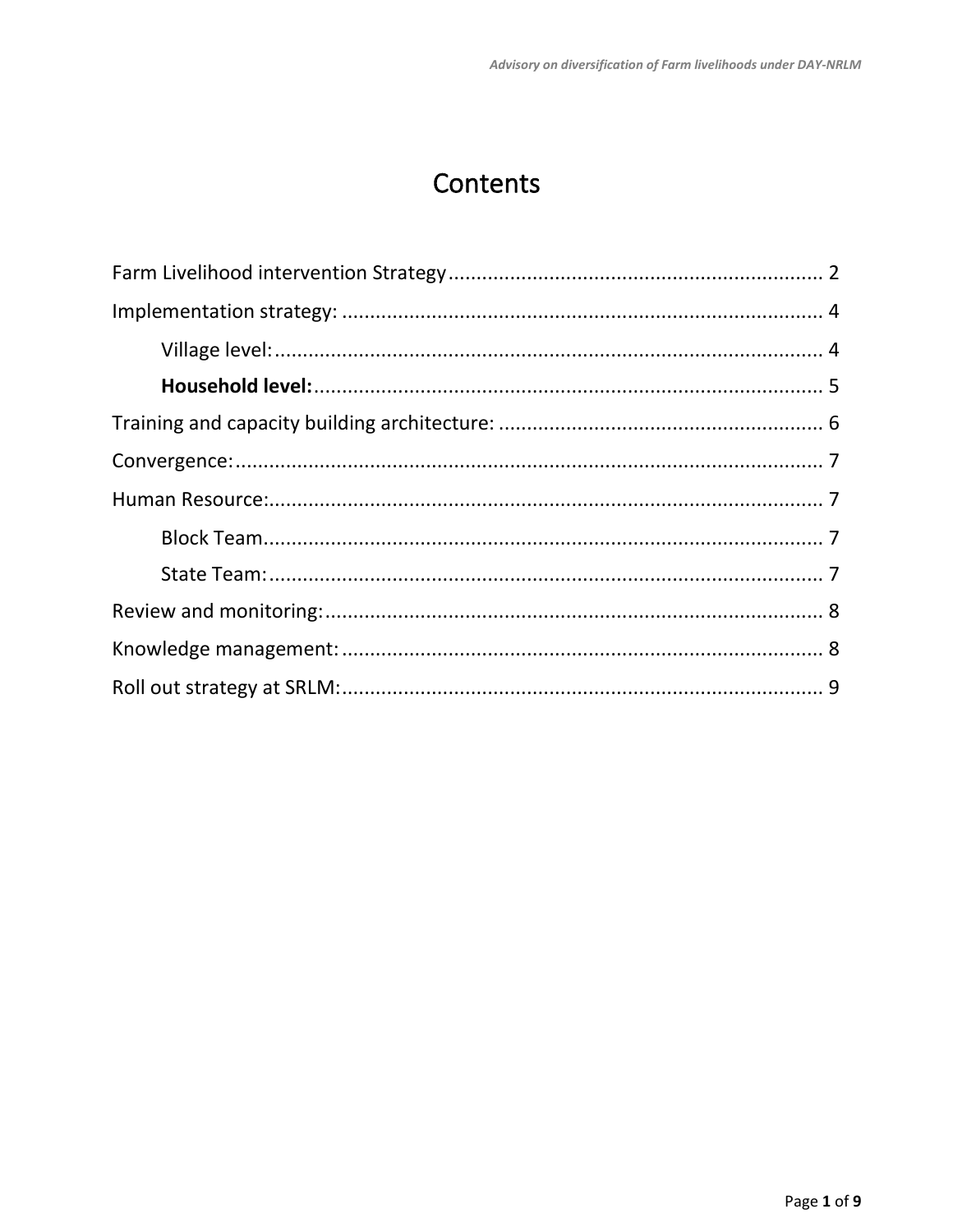# **Advisory on diversification of livelihoods under DAY NRLM**

Deendayal Antyodaya Yojana – National Rural Livelihoods Mission (DAY-NRLM), is a flagship programme of the Ministry of Rural Development, Government of India. It has been working towards improving social status and economic capabilities of rural women through formation of collectives, intensifying and expanding their existing livelihoods, bringing in new farm, non-farm and other economic opportunities by access and linkages through their collectives.

Since its inception, DAY-NRLM has made significant progress in mobilizing rural poor and vulnerable women into their institutions at various tiers. DAY-NRLM has also supported these women SHGs through provisioning of Revolving Fund (RF) and Community Investment Fund (CIF) to take up livelihood activities, additional credit need has been arranged through linking the SHGs with the banks.

As a coping strategy, poor households pursue diverse and multiple livelihoods. The most common livelihoods of the poor are wage labour, cultivation on small and marginal landholdings or as tenants, cattle rearing, collecting forest produce, fishing etc. The most common non-farm livelihoods are the traditional occupations – weaving, carpentry, black-smithy, washing clothes etc. The poor are also looking for new alternative livelihood options in the employment continuum.

In this context DAY NRLM Implementation Framework outlines the livelihoods promotion strategy: "DAY-NRLM would look at the entire portfolio of livelihoods of each household and facilitate support for the activities at the individual/household level, or in a collective, or at both levels."

## <span id="page-3-0"></span>Farm Livelihood intervention Strategy

Farm Livelihoods interventions under DAY NRLM are designed to address three important elements of livelihoods of a poor SHG household; asset, access and skill. The interventions are to address these issues in a comprehensive manner so that the asset quality is improved and/or poor acquiring new assets, their access to credit, market and government schemes and entitlements are improved and they are skilled into use of improved farm based production practices to get optimum return from their farm assets.

In DAY-NRLM, livelihoods promotion includes interventions in both farm (on-farm and off-farm) as well as non-farm livelihood activities. In farm livelihoods some of the important intervention areas are; promotion of Agro Ecological Practices (AEP), improved livestock management practices, sustainable Non Timber Forest Produce (NTFP) collection practices among others. Under agroecological practices focus is on stabilizing productivity in agriculture, with reduced cost of cultivation thereby increasing the net income along with taking care of local ecology and transiting to organic certification. Promotion of improved practices to reduce the mortality and morbidity in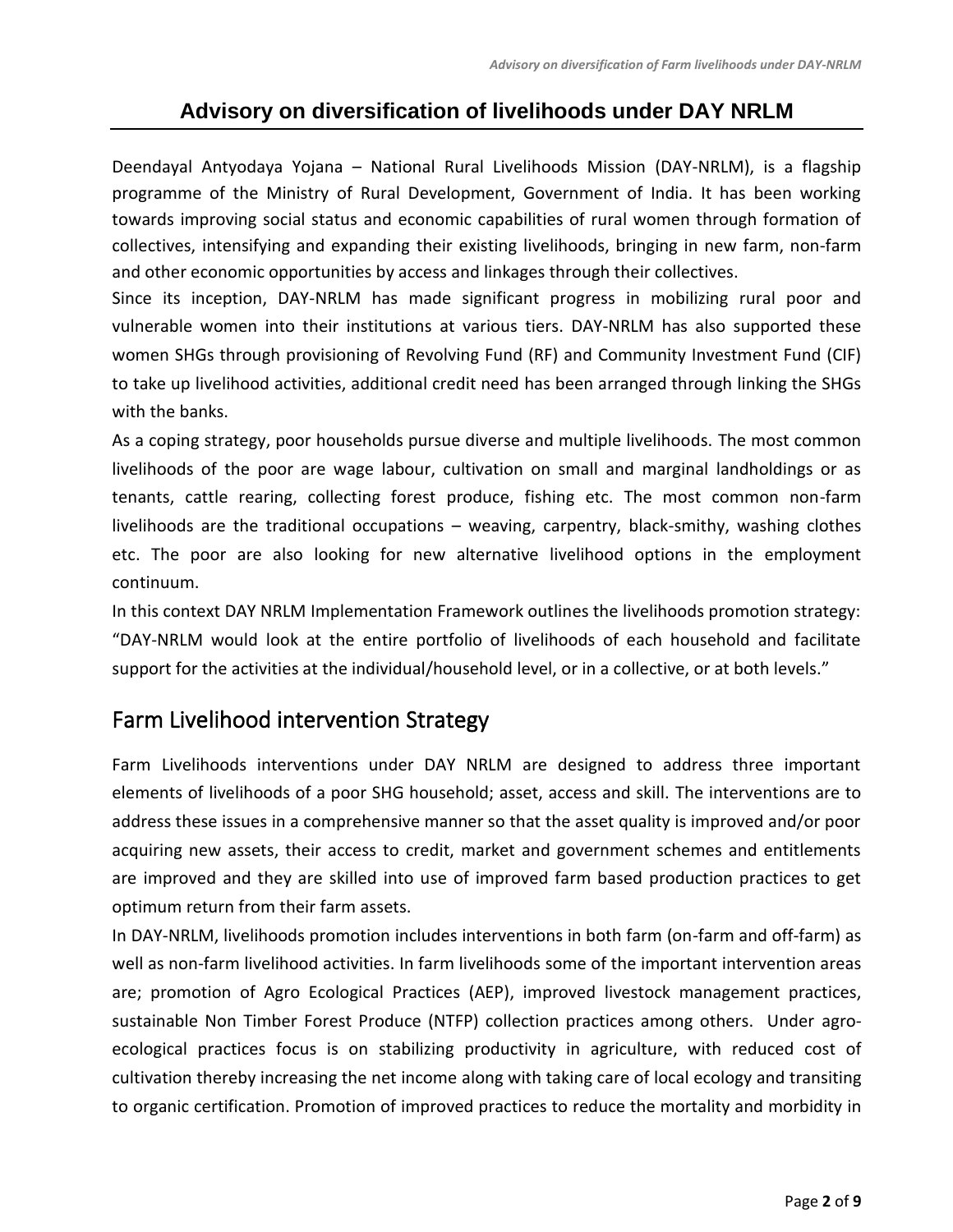ruminants, non-ruminants and poultry through improved feed and breed management, preventive healthcare, ethno-veterinary practices, better housing, improved management practices are the essential livestock interventions. Promotion of improved harvesting practices, improved cultivation, sorting, grading, short term storage, value addition and collective marketing are major interventions to augment NTFP based livelihoods. Under the value chain intervention, activities are carried out with selected farm and NTFP commodities, bringing in improved technology, value addition, aggregation and market linkages for better price realization through promotion of need based informal Producers Group (PG) and formal Producers Enterprise (PE). This can be summarized as shown below:



The back bone of the intervention is a strong extension service delivery architecture to help poor access the services 24X7 at their door steps which is built by creating a community cadre of extension workers.

Besides, creation of social capital is an overriding strategy and cut-across all themes through identification, capacity building, deployment and monitoring of experienced practitioners from the community in all the above activities as Community Resource Persons (CRP) for last mile door step delivery of extension services through FFS, Pashu Pathsala and similar learning platforms. This in turn will enhance skill, knowledge, awareness on their livelihoods among the participating SHG women.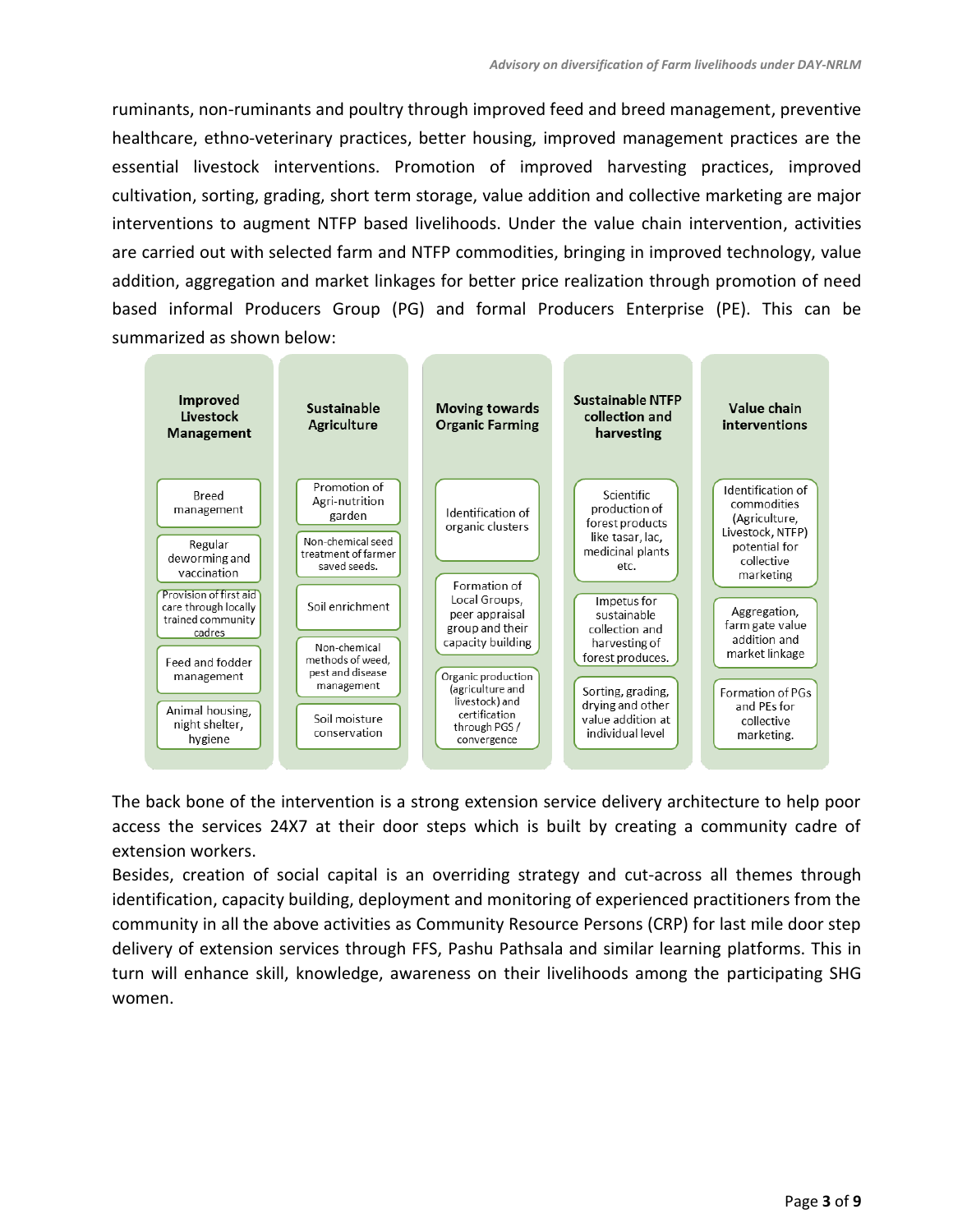DAY-NRLM for Farm Livelihood promotion is focused on developing the livelihood basket of rural poor consisting of multiple livelihood sources

- 
- Diversifying livelihood portfolio of rural poor with minimum two farm livelihood  $(a)$ activities from among the agriculture, horticulture, livestock, fishery and NTFP
- Assured food and nutrition security from own production  $(b)$
- Assured incremental income stream throughout the year and (c)
- (d) Creation of social capital from the best practitioners as extension service providers.

A diversified livelihood with income coming from more than one livelihood source will help poor to minimize risk and build resilience from various shocks including shock from climate change.

All intervention plan of DAY-NRLM will proactively pursue this objective and will adopt a household centric approach rather than a sector based approach in livelihoods promotion. So, a marginal farmer will not only be supported into agro ecological practices but also into strengthening her livestock based activities or a NTFP collector will not only be supported in NTFP activities but also into AEP and livestock activities. While planning for farm livelihoods interventions in a village, diversification of livelihoods will be the foremost objective.

Diversification and intensification of livelihood interventions are overriding objective under DAY-NRLM and all SRLMs are expected to steer the agenda on priority. This advisory will guide the SRLMs to work towards this endeavor.

#### <span id="page-5-0"></span>Implementation strategy:

To achieve the above objectives and implement the strategy of farm livelihood promotion under DAY-NRLM, at programme management level each activities are managed as separate themes for its enrichment whereas these verticals are integrated at Village level or more precisely at individual household level of participating SHG woman.

#### <span id="page-5-1"></span>Village level:

A typical NRLM farm livelihood intervention village must have active Village Organization (VO), a functional VO livelihood sub-committee, active Producer Groups (PGs) with updated records and relevant trained livelihood CRPs along with the following:

- o A functional Custom Hiring Centre or a Tool Bank with all useful machineries
- o Operational NPM shops where all NPM materials are available
- o Availability of social capital (Krishi/Pashu/Van/matsya/Udyog sakhi etc)
- $\circ$  Functional FFS and / or Pashu Pathsala with updated records covering all the Mahila Kisans
- o Public disclosures in the form of wall writings in VO highlighting the DAY-NRLM livelihood interventions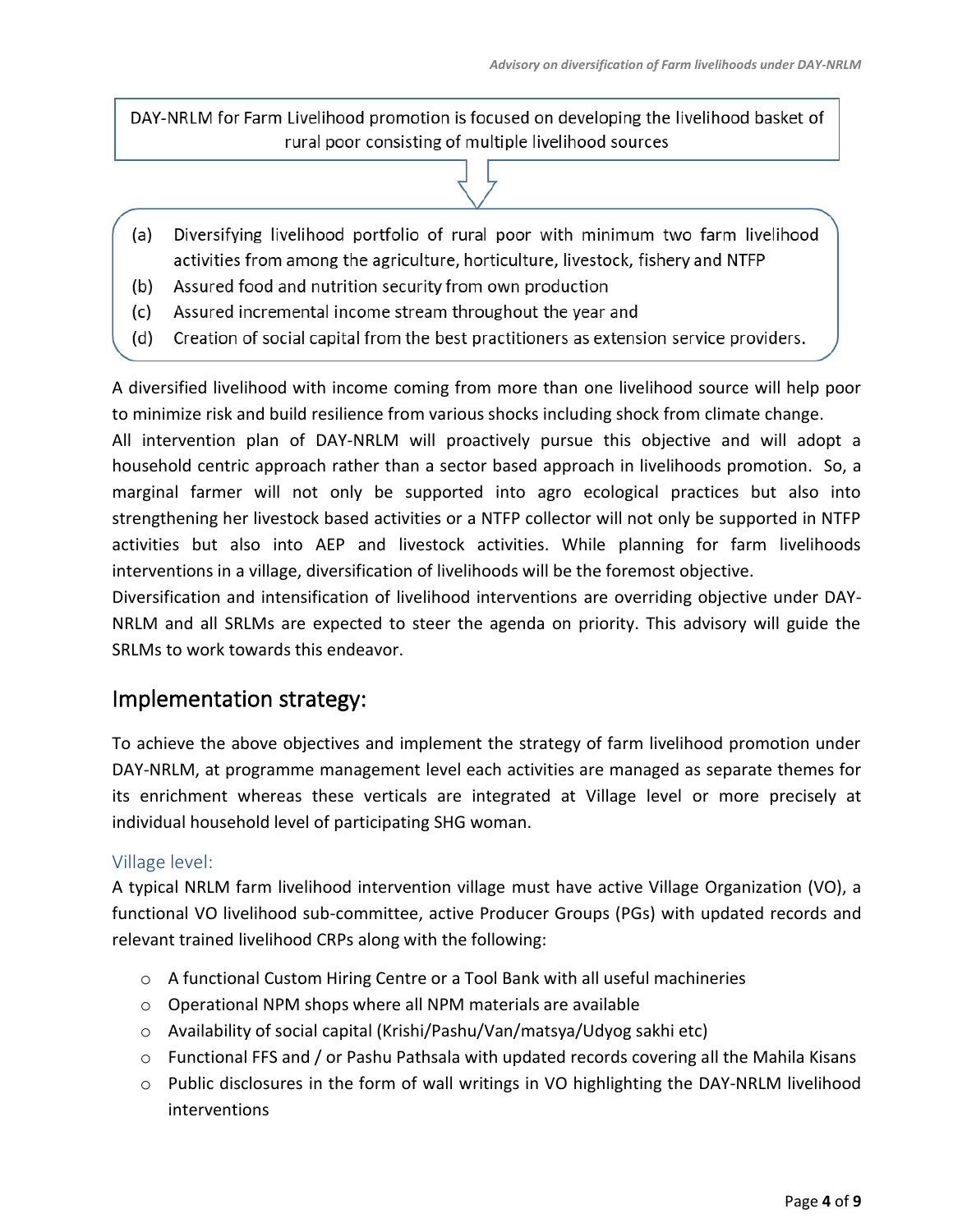- o Seed bank of local and indigenous seeds
- o Access to First Aid care facility (for livestock) by trained Pashu Sakhi
- o Access to veterinary facilities like Artificial Insemination (AI), Castration and vet-medicines
- $\circ$  System of pricing through live weight basis for sellable animals and poultry birds
- o Access to mineral bolus and enhanced fodder production.
- $\circ$  The VO office should have the following updated records displayed in its wall:
	- Social and livelihood map of the village
	- Livelihood interventions plan for the village
	- Progress / achievements in key indicators
	- An animal vaccination and de-worming calendar
	- FFS/Pashu Pathsala training calendar
	- Name of PGs and commodities dealing in.
- o Common facilities for NTFP produces like drying, storage etc
- $\circ$  PGs dealing in selected potential commodities (agriculture, livestock and NTFP) for better market access.
- $\circ$  The PGs should have updated records related to physical and financial transactions.
- o Functional Local Groups (LGs) with trained LG leader and Peer Appraisal Groups in organic cluster villages.
- o Shops / retail out lets for organic produces

#### <span id="page-6-0"></span>Household level:

A farm livelihood intervention household should have an Agri-nutrition garden and supported on more than one livelihood activities among Agro-ecology, livestock, NTFP, Organic Farming, Value Chain interventions and adopt the respective multiple practices as described below:

- o *Agri-nutrition Garden (ANG)*: Each Mahila Kisan must have an ANG at her backyard with proper layout, planning of crops and backyard animal/birds, innovative techniques for higher productivity of land, NPM practices, compost pits to supply year-round nutritious, fresh and organic vegetables, fruits and animal protein primarily for home consumption.
- o *Seed treatment*: Adopted at least one of the practices of non-chemical seed selection (Brine), treatment with *Beejamru*t, cow urine, etc., seed inoculation with *Rhizobium, Trichoderma*, any other traditional methods for better germination, prevention of seedborn pests, diseases and increased productivity.
- o *Soil enrichment*: Adopted at least one of the soil enrichment practices composting (NADEP, vermi etc) to convert cow dung into composts before uses and / or green manuring, green leaf manuring, *Azolla* and / or preparation and use of *Jeevamruth* / *Ghanjeevamruth,* use of local materials like tank silt, biogas slurry etc.
- o *Non-chemical pest management (NPM) practices*: Adoption of one of the non-chemical weed, pest and disease management practices which includes but not limited to  $$ preparation and uses of *Agnayastram, Neemastram, Brhmastram*, summer ploughing, crop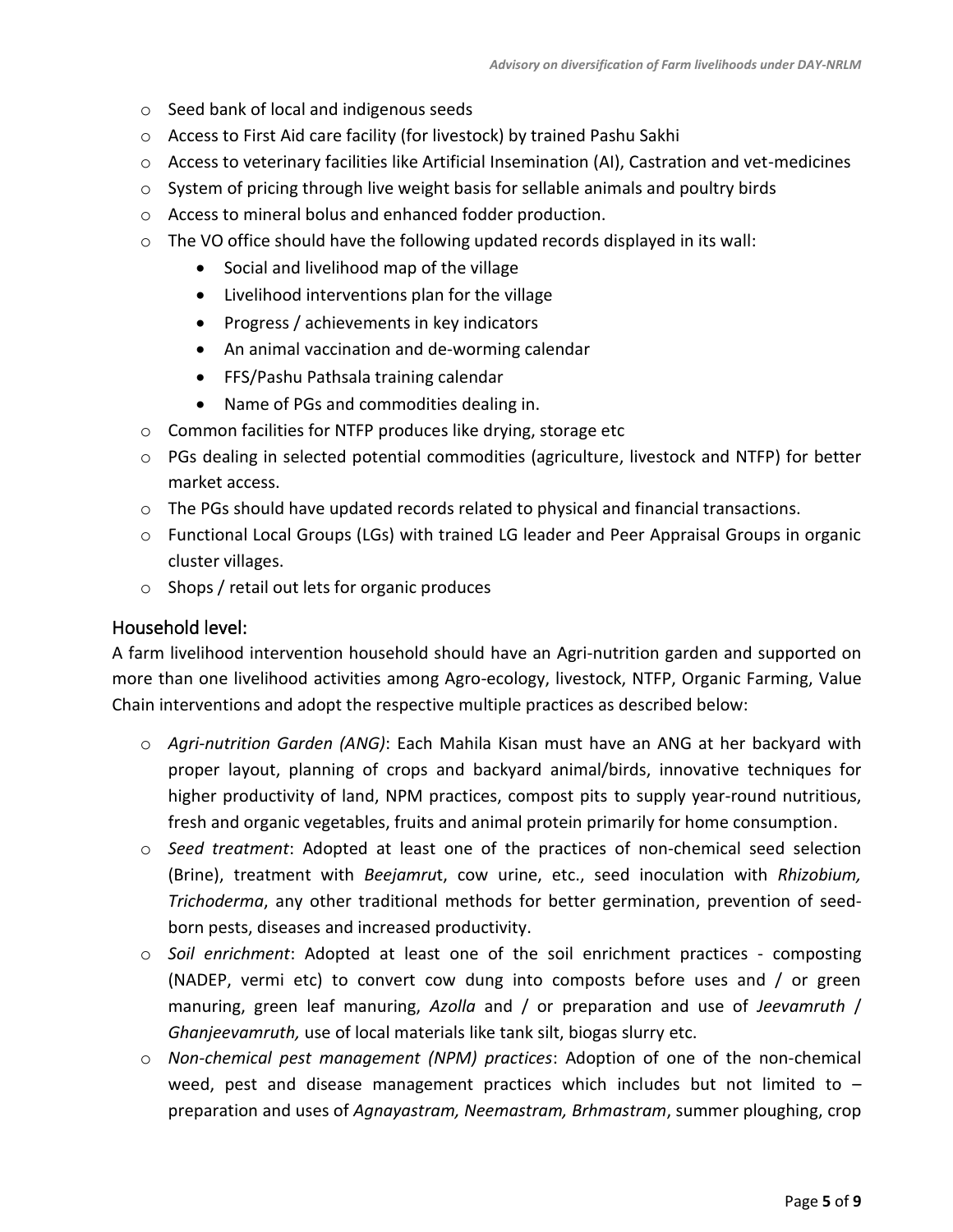rotation, trap crop, cover crop, alley, bird perches, sticky traps, use of brush cutter, mulching, cover crop etc. All these will slowly leading to complete stoppage of use of any chemical in pest, disease and weed management to transit to organic production.

- o *Soil moisture conservation*: Adopted one of the practices like mulching, sowing across the slope, corner pit etc.
- o *Preventive (livestock) health care:* All the cattle and poultry birds are periodically vaccinated and de-wormed– FMD, *Ranikhet*, swine fever etc. Adoption of Ethno-veterinary practices.
- o *Feed and fodder*: Cultivation of fodder, making of silage, use of locally available materials to prepare balanced ration for cattle and other livestock animals and birds.
- o *Animal Housing and Hygiene*: Should have proper housing for cattle and other livestock, proper night shelter for poultry and other birds.
- o *Breeds:* Adopted proper breeds of livestock.
- o *Value addition of NTFP (for NTFP households):* Adopted at least one of the practices that includes but not limited to – sorting, grading, drying, processing etc.
- o *Organic Farming:* In organic cluster villages, some of the Mahila Kisan will be member of LG, peer appraisal group, LG leader, get organic certificate through PGS or convergence mode (PKVY, MoVCD-NER) to get premium price of their farm produces – agriculture, horticulture and livestock.
- o *Value chain*: Contribute their produces after proper cleaning, sorting and grading at individual level to their respective PGs dealing in farm produces (agriculture, horticulture, livestock), NTFPs and Organic produces.

## <span id="page-7-0"></span>Training and capacity building architecture:

Enhancement of knowledge, awareness and skill of individual Mahila Kisan through the livelihood Community Resource Persons (CRP) is one of the focus of DAY-NRLM farm livelihood intervention. Each SRLM needs to create a pool of State Resource Persons (SRPs) drawn from among the experts from local resource / research institutions, local practitioners / entrepreneurs and selected SRLM staff after due orientation, training and screening under guidance of NMMU. The SRLM will deploy such SRPs for training and capacity building of CRPs. In addition to SRPs, each state needs to select, train, screen and create a pool of master CRPs (m-CRP<sup>1</sup>s) from among the livelihood CRPs. These m-CRPs and block level staff of SRLM will provide skill training and on-field continuous implementation supports to the CRPs.

Further, a group of experienced rural development professionals, having field implementation experience, selected and empaneled by NIRD&PR as National Resource Person (NRP) will train the SRPs, m-CRPs and SRLM staff as per training module.

 $1$  M-CRPs are selected from among the practicing CRPs through three tier selection process followed by specialized trainings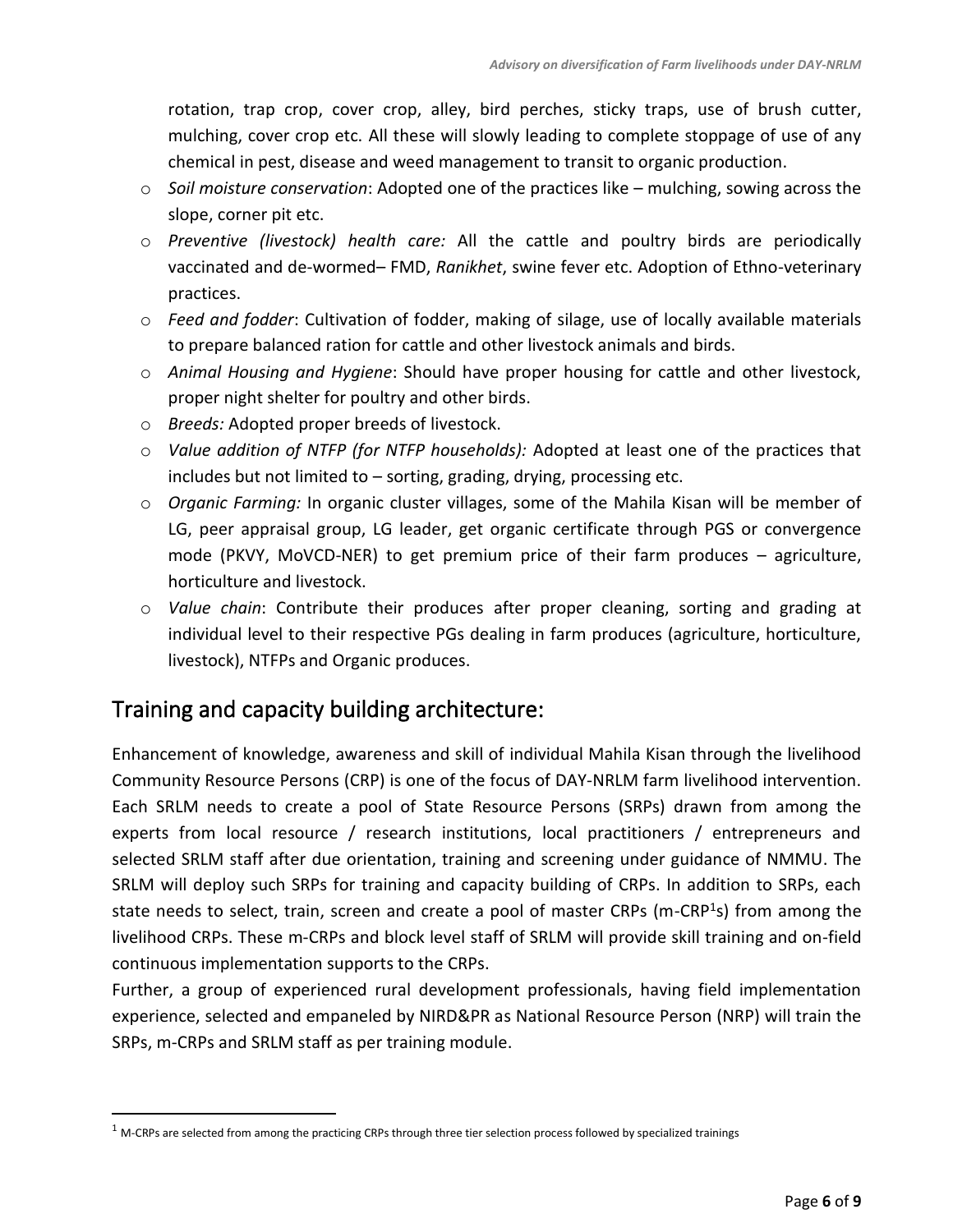#### <span id="page-8-0"></span>Convergence:

Each SRLM has to continuously strive for drawing supports from various stakeholders relevant to the livelihood promotion strategy of DAY-NRLM. Active participation of Mahila Kisans in Gram Sabha and subsequent follow up through VO for augmentation of individual livelihood assets through MGNREGA, convergence with Animal Husbandry department for animal vaccination, deworming, AI, castration and other vet-services, convergence with department of Forest for NTFP, agriculture for strengthening CHCs etc are some of the examples each SRLM needs to take forward.

## <span id="page-8-1"></span>Human Resource:

The implementation of livelihood interventions of such large magnitude with high intensity and diversity require quality human resources in place with proper mix of academic excellence, management skill, right attitude and hands on experience of promotion of rural livelihoods in specific sub sectors. SRLMs need to ensure positioning of such quality human resources at cutting edge and at different integration nodes.

#### <span id="page-8-2"></span>Block Team

Block staff are the front line staff of SRLM responsible for managing all field implementation activities - technical assistance, training and capacity building of CRPs, m-CRP and MKs, formation and nurturing of PGs, LGs, supporting VO livelihood sub-committee, livelihood CRPs are some of the examples. Each intervention block must have dedicated team of livelihood staff nested in BMMU, aligning with the livelihood interventions in that block comprising of staff with relevant thematic background (agriculture, livestock, NTFP, value chain, Organic Farming) supported by a staff for looking after data entry and MIS. Exact number of staff under each programme has been circulated separately.

#### <span id="page-8-3"></span>State Team:

The livelihood team at state level is to be led by a full time dedicated staff as State Project Manager (SPM) – livelihoods, nested in the SMMU. S/he has to be from Agriculture, Animal Husbandry or allied field with high management skill and combined experience of 7-10 years including 2-3 years of field implementation experience at the grassroots. The primary responsibility of the SPM-LH is steering the livelihood promotion agenda of SRLM that includes planning, implementation, monitoring, documentation, reporting, building partnership, linkages, convergence etc. at state level. S/he would be supported by two to three Program Managers/Project executives from farm livelihood or non-farm livelihoods (should complement the qualification of SPM).

Based on the size of the state and number of intensive blocks the SRLM may be supported by suitable young professionals at different levels. In addition to this SRLM may draw support from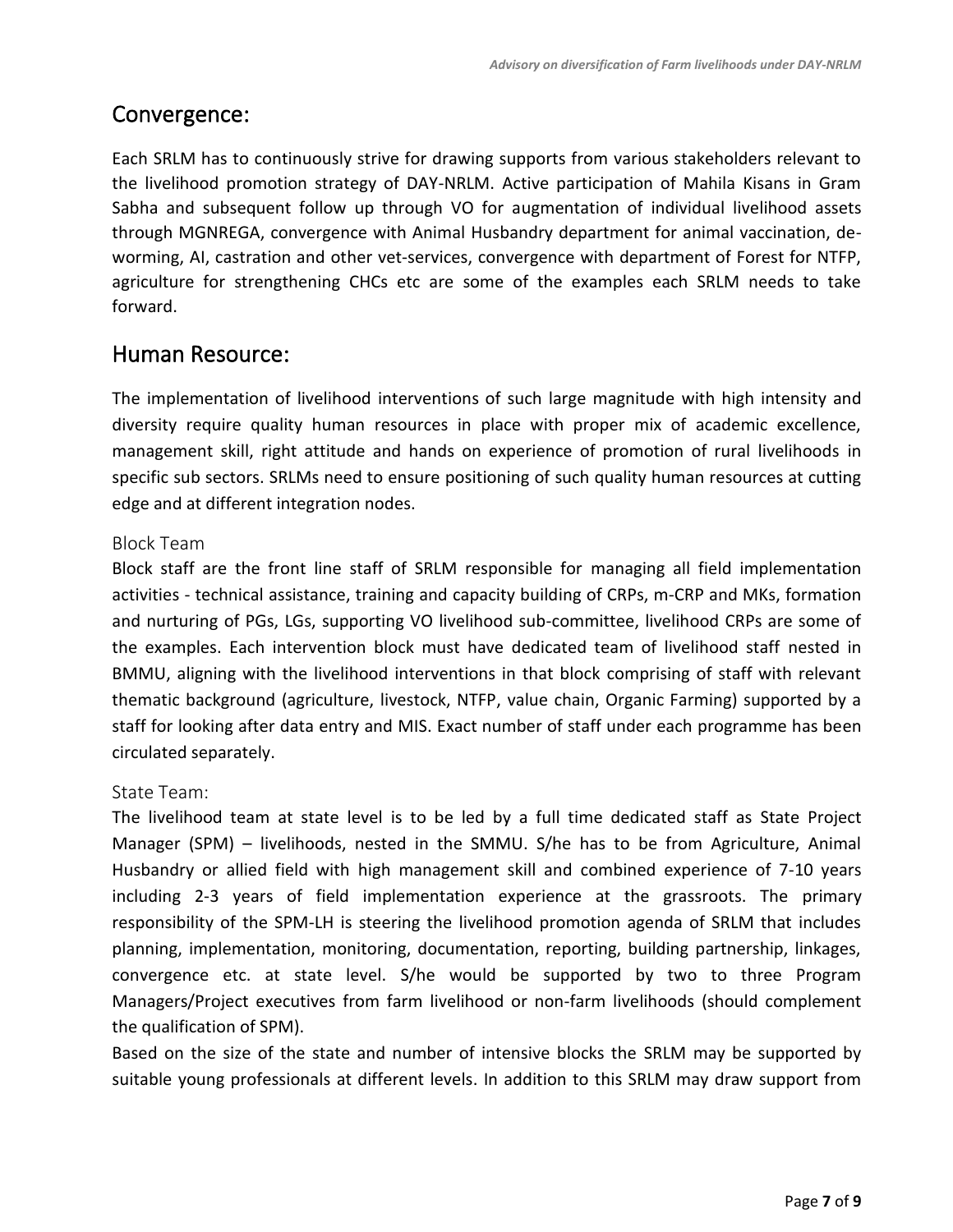NRPs in strategizing, planning, implementation, monitoring, documenting and creation of immersion sites.

#### <span id="page-9-0"></span>Review and monitoring:

SRLM has to develop a robust periodic internal review and monitoring mechanisms (qualitative and quantitative) for farm livelihoods at all the integration nodes at state, block and village levels namely, at SMMU, BMMU and at VO.

- All the SMMU members should be encouraged for periodic field visits in villages having livelihood interventions for assessing the quality of work done.
- The SPM-LH / PM-LH has to participate in every monitoring meeting of all BMMU.
- The BMMU should organize periodic monitoring meeting at different VO offices that will help in interaction with the VO-LH sub-committee members, CRPs, field visits, on-field inputs to the CRPs and monitor the quality of work.
- The block livelihood staff should participate in all VO level periodic monitoring meeting

Each SRLM has to give due importance to keep the national MIS updated. In addition to the MIS data following inputs needs to be used for monitoring purposes during all monitoring meetings at different level:

- o Presentation by the key staff (SPM at SMMU, LH staff at BMMU and CRP at VO level) on progress against the plan
- o Only consolidated MIS output data on key indicators in respective levels to be used for quantitative achievement.
- $\circ$  First-hand information from field during field visits by SMMU, BMMU and livelihood staff for qualitative achievement.
- o Information / report from the NRPs
- o Feedback from NMMU

## <span id="page-9-1"></span>Knowledge management:

Each SRLM has to develop internal system for regular documentation of best practices of MK, creation of immersion sites, successful case studies on MKs, CRPs and m-CRPs.

SRLM should develop short video films on best practices, success stories, immersion sites to be used as training material as well as informing / influencing other departments and partners. SRLM should utilize the state level Knowledge Management (KM) unit for developing quality KM materials on farm livelihoods.